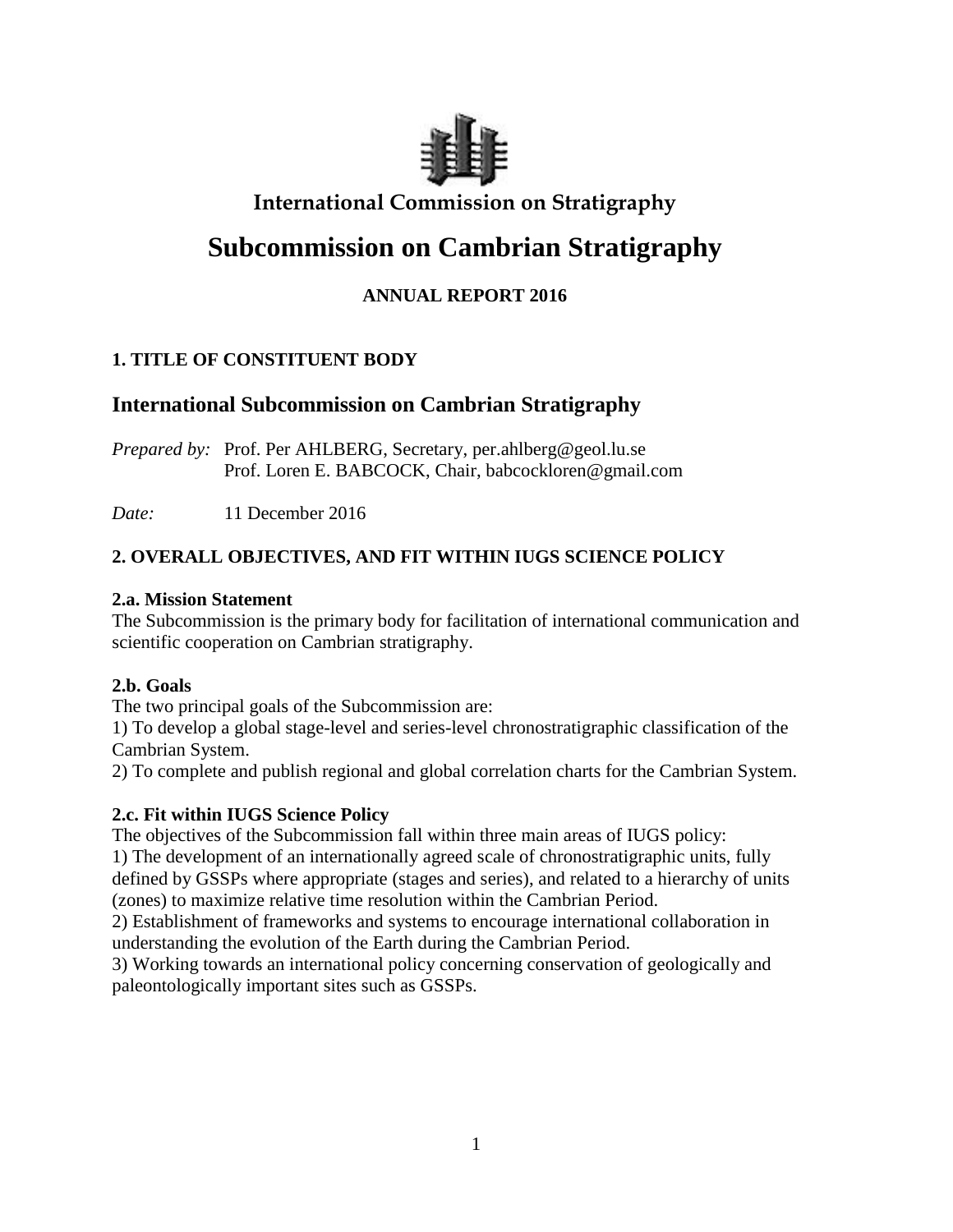# **3. CHIEF ACCOMPLISHMENTS AND PRODUCTS IN 2016**

### **3.a. Palaeo Down Under 2, Adelaide, South Australia, 11**–**15 July 2016**

The Cambrian Subcommission held its annual meeting in association with the Palaeo Down Under 2 Meeting in Adelaide, Australia (organised by the Association of Australasian Palaeontologists). The Subcommission sponsored one day-long session and two afternoon sessions devoted to Cambrian geology and palaeontology. Several talks were devoted to primarily toward the lower part of the Cambrian System. Most of the major Cambrian stratigraphic issues remaining to be solved are in the lower half of the system, and the sessions were partly aimed at addressing potential solutions. Subcommission members also delivered talks or posters on other topics dealing with Cambrian stratigraphy.

## **3.b. ISCS Webpage**

The Cambrian Subcommission's webpage was updated in 2016. The webpage accounts for the many important changes that have occurred with respect to global chronostratigraphy of the Cambrian System, and includes updated contact information, lists of important publications, and other essential information.

## **3.c. Cambrian Stage 5**

Following the Working Group's recommendation (in 2015) to use the FAD of the oryctocephalid trilobite *Oryctocephalus indicus* as the primary marker for provisional Stage 5, two GSSP proposals were submitted to ISCS in 2016. One proposal is from the Split Mountain Section, Nevada, USA, and the other one is from the Wuliu-Zengjiayan Section at Balang Village, eastern Guizhou, China.

#### **3.d. Problems encountered**

The principal difficulties encountered in 2016 were: 1, obtaining funding to support basic research on key stratigraphic intervals (potential GSSP horizons and sections); and 2, obtaining funding to support travel. A modest increase in funding for the coming year would be of great benefit to members of some of the Working Groups on key horizons who have limited access to funding through nationally competitive research grants.

## **4. OBJECTIVES AND WORK PLAN FOR NEXT YEAR (2017)**

In 2017 the Cambrian Subcommission will continue work toward defining GSSPs for its remaining provisional stages. The general plan is to finalize Stage 5 and arrive at a decision on how to define Stage 10 in 2017; then to arrive at decisions on stages 2, 3, and 4 in subsequent years. In addition, the Subcommission will examine issues surrounding definition of the Cambrian GSSP.

#### **Specific GSSP Foci for 2017**

The Cambrian Subcommission is finalizing a decision on the GSSP of provisional Stage 5 (and Series 3), and expects to submit a proposal to ICS for ratification in 2017.

In 2017, the Subcommission hopes to make significant progress toward a decision on provisional Stage 10.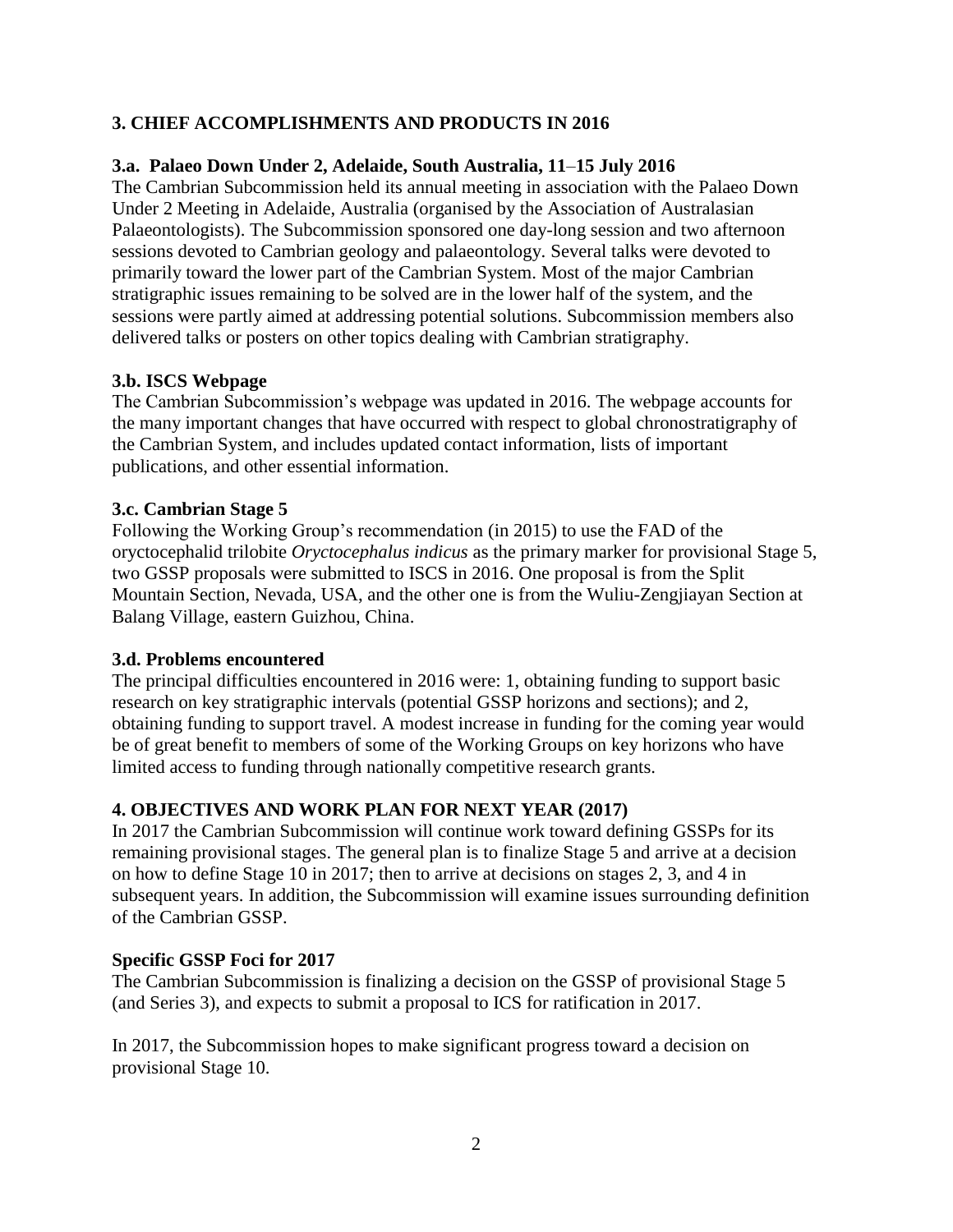#### **5. SUMMARY OF EXPENDITURES IN 2016**

#### INCOME

| Carried forward from 2015                             | 73.69     |
|-------------------------------------------------------|-----------|
| <b>ICS</b> Allocation                                 | \$3000.00 |
| SUBTOTAL 2016 income                                  | \$3073.69 |
| <b>EXPENDITURE FROM 2016 BUDGET</b>                   |           |
| Contribution to officer's travel expenses             | \$3073.69 |
| (actual travel expenses exceeded the budget slightly) |           |
| SUBTOTAL 2016 expenditures                            | \$3073.69 |
| To be carried forward to 2017                         |           |

#### **6. BUDGET REQUESTS AND ICS COMPONENT FOR 2017**

In order to accelerate the pace of work in establishing GSSPs within the Cambrian, we request a modest increase in funds from ICS as compared to previous years. This will be especially important in 2017 because of the need for Voting Members of the Subcommission to be present at the ISCS field meeting in Newfoundland, where we will have the opportunity to examine and discuss the problems surrounding the base of the Cambrian GSSP. The Newfoundland meeting will also provide an opportunity to examine key sections in the uppermost part of the Cambrian. The proposed increased funding is also targeted at field research on other key sections by Working Group members and young scientists.

| <b>INCOME</b>                                                          |   |           |
|------------------------------------------------------------------------|---|-----------|
| Carry-over from 2016                                                   | S | 0.00      |
| PLANNED EXPENDITURES FOR 2017                                          |   |           |
| Preparation for the 21st Cambrian Stage Subdivision                    |   | \$1000.00 |
| Working Group Conference on Newfoundland                               |   |           |
| Executive and VMs travel costs, Cambrian                               |   |           |
| Subcommission field meeting                                            |   | \$3000.00 |
| Support for two young scientists to attend the field meeting \$2000.00 |   |           |
| General office expenses                                                |   | 100.00    |
| TOTAL 2017 PLANNED EXPENSES                                            |   | \$6100.00 |
| <b>ICS 2017 BUDGET REQUEST</b>                                         |   | \$6100.00 |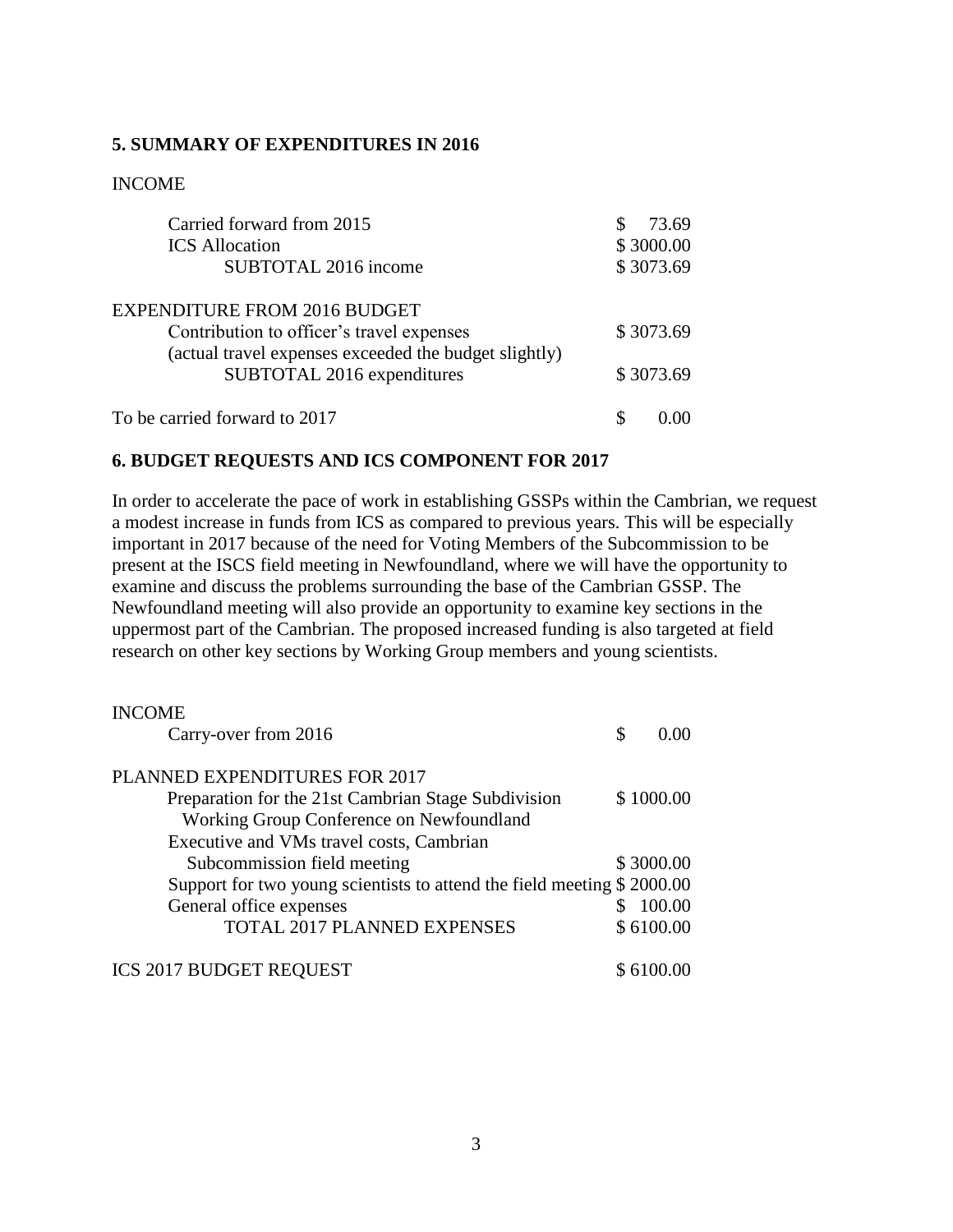# **APPENDICES**

## **7. CHIEF ACCOMPLISHMENTS OVER PAST FIVE YEARS (2011–2015)**

- From 2012 to 2016 the Cambrian Stage Subdivision Working Group has made four reconnaissance visits to sections in association with international field conferences. Areas visited are Guizhou, China (2012), Scandinavia (2013), Morocco and South China (2014), and South Australia (2016).
- In association with each of the field conferences, regional and/or global correlation charts have been published in technical papers.
- The Cambrian Subcommission has devised a plan for subdividing the Cambrian System into four series and 10 stages. The two lower series will embrace two stages each, and the upper two series will embrace three stages each. Through 2007, two series (Terreneuvian and Furongian) and four stages (Fortunian, Drumian, Guzhangian, and Paibian) had been ratified. Since that time, one stage, the Jiangshanian has been ratified (2011).
- Beginning with the Jiangshanian Stage, the Cambrian Subcommission has been interested in establishing ASSPs. An ASSP for the Jiangshanian was approved in 2012.

# **8. OBJECTIVES AND WORK PLAN FOR NEXT FOUR YEARS (2017–2020)**

- The principal objective of the Subcommission for 2017 is to narrow possibilities for horizons and GSSP stratotypes for the remaining undefined stages, which are provisionally identified as stages 2, 3, 4, 5, and 10.
- The ISCS has developed a prioritized plan for formalizing definition of the remaining undefined GSSPs. The plan is:
	- 1) Within the next year, provisional Stage 5 is expected to be defined.
	- 2) Provisional Stage 10 is expected to be defined next, but a decision on a GSSP is likely to be at least one or two years away.
	- 3) Following a decision on Stage 10, provisional stages 2, 3, and 4, are expected to be defined in rapid succession. A decision on the preferred GSSP horizon of any one of the three stages will restrict choices for the remaining two stages, so the ISCS is approaching work toward definition of the three stages as closely linked.
	- 4) A more long-term objective is re-examination of the Cambrian System (Terreneuvian Series, Fortunian Stage) GSSP. Imprecision in correlating the lower boundary of the Cambrian System has been encountered on all palaeocontinents, and the ISCS is now engaged in seeking a practical solution to remedy the problem (see Babcock, L.E. et al. 2014: Proposed reassessment of the Cambrian GSSP. *Journal of African Earth Sciences 98*, 3–10). A decision on how to proceed with the Cambrian GSSP is expected to be made following ratification of GSSPs for stages 2, 3, and 4.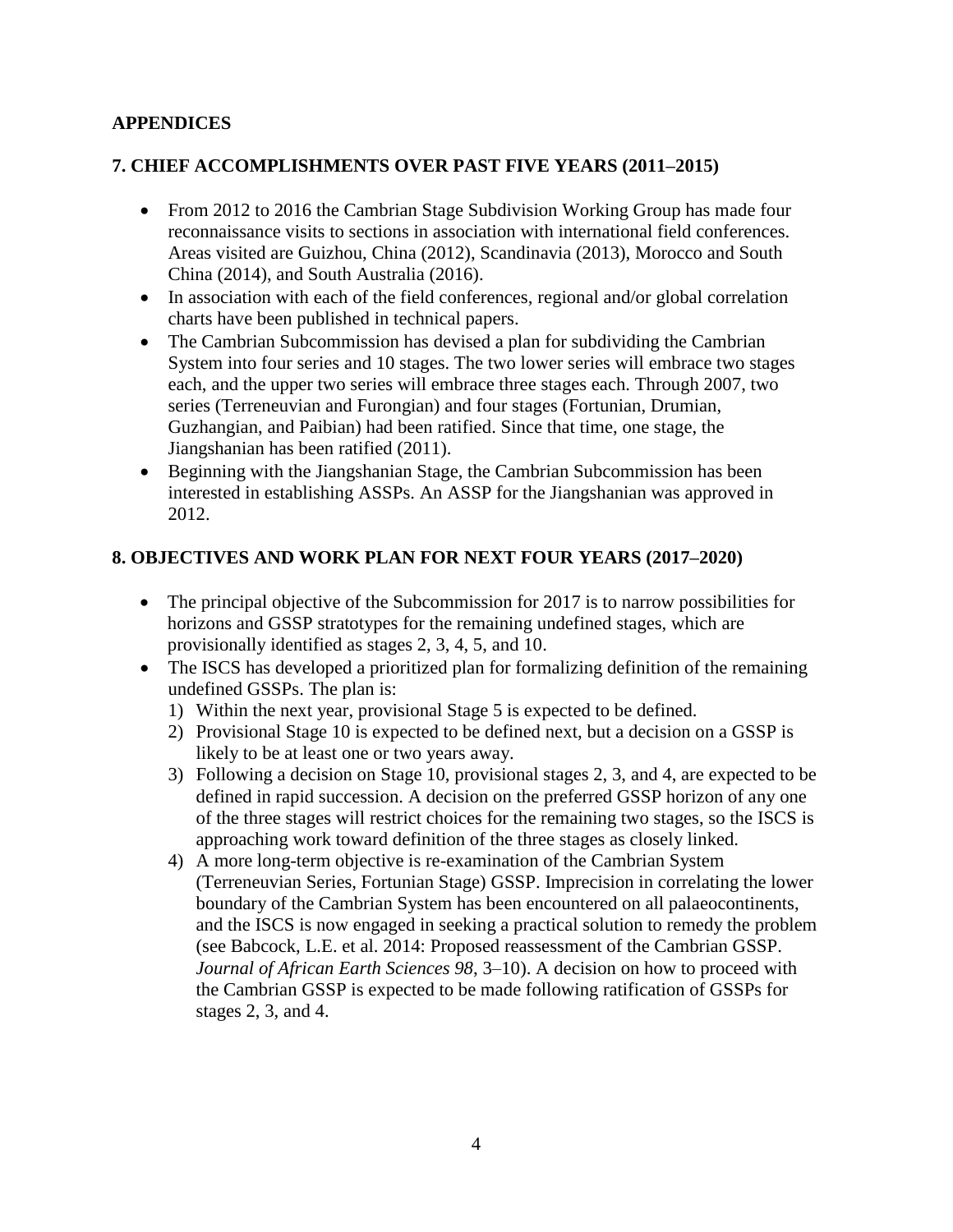## **9. ORGANIZATION AND SUBCOMMISSION MEMBERSHIP**

#### **9.a. Names and Addresses of Current Officers and Voting Members** *Subcommission officers (2016–2020)*

*Chairman:*Loren E. Babcock (USA, Sweden) [babcockloren@gmail.com](mailto:loren.babcock@geol.lu.se) *Vice-Chair:* Xingliang Zhang (China) [xzhang69@nwu.edu.cn](mailto:xzhang69@nwu.edu.cn) *Secretary:* Per Ahlberg (Sweden) [per.ahlberg@geol.lu.se](mailto:per.ahlberg@geol.lu.se) *List of Voting Members (including officers) for 2016–2020* 1) Per Ahlberg, Lund, Sweden [per.ahlberg@geol.lu.se](mailto:per.ahlberg@geol.lu.se) 2) José-Javier Álvaro, Villeneuve d'Ascq, Spain [alvarobjj@cab.inta-csis.es,](mailto:alvarobjj@cab.inta-csis.es) [jj.alvaro@csic.es](mailto:jj.alvaro@csic.es) 3) Loren E. Babcock, Columbus, Ohio, USA, and Lund, Sweden [babcockloren@gmail.com](mailto:babcockloren@gmail.com) 4) Gabriella Bagnoli, Pisa, Italy [bagnoli@dst.unipi.it](mailto:bagnoli@dst.unipi.it) 5) Duck K. Choi, Seoul, Korea [dkchoi@snu.ac.kr](mailto:dkchoi@snu.ac.kr) 6) Olaf Elicki, Freiberg, Germany [elicki@geo.tu-freiberg.de](mailto:elicki@geo.tu-freiberg.de) 7) Gerd Geyer, Germany [gerd.geyer@uni-wuerzburg.de](mailto:gerd.geyer@uni-wuerzburg.de) 8) Rodolfo Gozalo, Valencia, Spain [rodolfo.gozalo@uv.es](mailto:rodolfo.gozalo@uv.es) 9) James B. Jago, Mawson Lakes, Australia [jim.jago@unisa.edu.au](mailto:jim.jago@unisa.edu.au) 10) Pierre D. Kruse, Darwin, Australia [archaeo.kruse@gmail.com](mailto:archaeo.kruse@gmail.com) 11) Linda B. McCollum, Cheney, Washington, USA [lmccollum@ewu.edu](mailto:lmccollum@ewu.edu) 12) Malgorzata Moczydlowska-Vidal, Sweden [malgo.vidal@pal.uu.se](mailto:malgo.vidal@pal.uu.se) 13) Elena B. Naimark, Moscow, Russia [naimark@paleo.ru](mailto:naimark@paleo.ru) 14) Tatyana V. Pegel, Novosibirsk, Russia [pegel@mail.ru](mailto:pegel@mail.ru) 15) Shanchi Peng, Nanjing, China [scpeng@nigpas.ac.cn](mailto:scpeng@nigpas.ac.cn) 16) Leonid Popov, Wales, UK leonid.popov@museumwales.ac.uk 17) Brian R. Pratt, Saskatchewan, Canada [brian.pratt@usask.ca](mailto:brian.pratt@usask.ca) 18) Matthew R. Saltzman, Columbus, Ohio, USA [saltzman.11@osu.edu](mailto:saltzman.11@osu.edu) 19) Michael Steiner, Berlin Germany [michael.steiner@FU-Berlin.de](mailto:michael.steiner@FU-Berlin.de) 20) Alexey I. Varlamov, Moscow, Russia [varlamov@vnigni.ru,](mailto:varlamov@vnigni.ru) [info@vnigni.ru](mailto:info@vnigni.ru) 21) Mark Webster, Chicago, Illinois, USA [mwebster@geosci.uchicago.edu](mailto:mwebster@geosci.uchicago.edu) 22) Xingliang Zhang, Xi'an, China [xzhang69@nwu.edu.cn](mailto:xzhang69@nwu.edu.cn) 23) Maoyan Zhu, Nanjing, China [myzhu@nigpas.ac.cn](mailto:myzhu@nigpas.ac.cn) 24) Anna Zylinska, Warsaw, Poland [anna.zylinska@uw.edu.pl](mailto:anna.zylinska@uw.edu.pl)

#### **9.b. List of Working (Task) Groups and their officers**

- 1. WG on Stage 10 GSSP, chaired by Per Ahlberg (Sweden)
- 2. WG on Stage 5 GSSP, chaired by Linda B. McCollum (USA)
- 3. WG on Stage 4 GSSP, chaired by James B. Jago (Australia)
- 4. WG on Stage 3 GSSP, chaired by Xingliang Zhang (China)
- 5. WG on Stage 2 GSSP, chaired by Michael Steiner (Germany)

#### **9.c. Interfaces with other international projects**

In July 2016, the Cambrian Subcommission held its annual meeting in association with the Palaeo Down Under 2 conference in Adelaide, South Australia. The congress and the ISCS